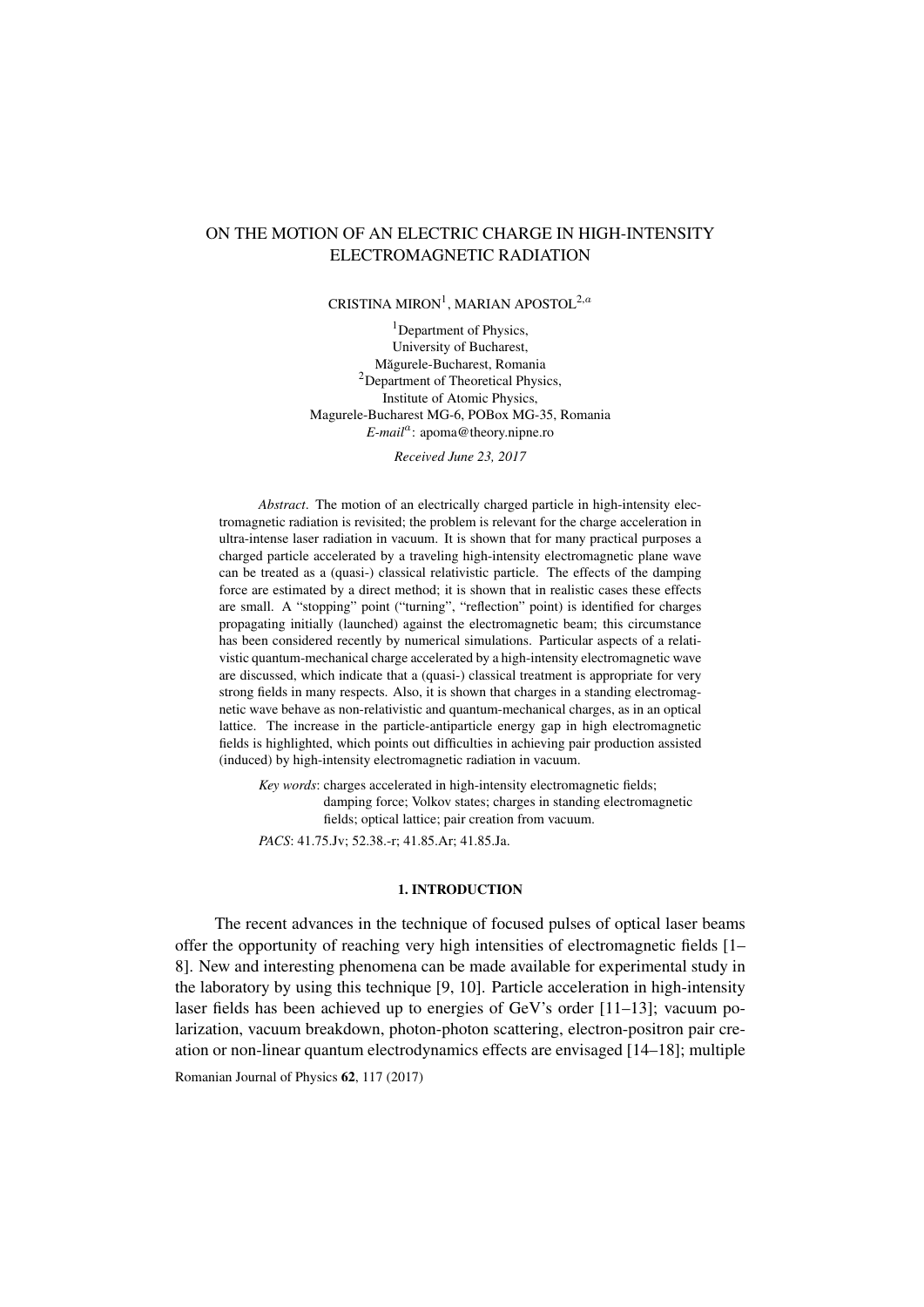Compton scattering, generation of higher harmonics, atomic and even nuclear effects are currently produced and investigated in gaseous or solid plasmas subject to high-intensity laser fields [\[19–](#page-12-1)[22\]](#page-12-2). In all these phenomena, the basic element is the electric charge acceleration in electromagnetic fields, and, generally, the motion of an electric charge in strong electromagnetic fields. We discuss in this Note some particular points of the motion of an electric charge in high-intensity electromagnetic radiation in vacuum, with a theoretical character, which, usually, are insufficiently emphasized, in spite of their relevance.

# 2. EQUATIONS OF MOTION

Let us consider the motion of a charge  $q$  with mass  $m$  in an electromagnetic field generated by the vector potential  $A = A_z = A_0 \cos \frac{\omega}{c} (ct - x)$ , propagating along the x-direction;  $\omega$  denotes the radiation frequency and c is the speed of light in vacuum. With usual notations the equation of motions are

<span id="page-1-2"></span>
$$
mc\frac{du^{i}}{ds} = \frac{q}{c}F^{ik}u_{k} \t{,} \t(1)
$$

where  $u^i$  is the four-velocity. The non-vanishing components of the field intensity (electric field  $\mathbf{E} = -(1/c)\partial \mathbf{A}/\partial t$ , magnetic field  $\mathbf{H} = \vec{\nabla} \times \mathbf{A}$ ) are  $F^{03} = F^{13}$  $-F^{31} = -F^{32} = -E$ , where  $E = E_z = \frac{\omega}{c} A_0 \sin \frac{\omega}{c} (ct - x)$  (and  $H_y = -E$ ). Consequently, the equations of motion are re-written as

$$
mc\frac{du^{0}}{ds} = \frac{qE}{c}u^{3}, mc\frac{du^{1}}{ds} = \frac{qE}{c}u^{3},
$$
  

$$
mc\frac{du^{3}}{ds} = \frac{qE}{c}(u^{0} - u^{1})
$$
 (2)

<span id="page-1-0"></span> $(u^2 = 0)$ , where  $s = k_i x^i = ct - x$  is the world-line length and  $k_i = (1, -1, 0, 0)$  is the four-wavevector; we get immediately  $u^0 - u^1 = const = 1$ , for a charge initially at rest at the origin (we recall  $u^0 = \gamma$ ,  $\mathbf{u} = \gamma \mathbf{v}/c$ , where  $\gamma = (1 - v^2/c^2)^{-1/2}$ ); it follows

$$
u^{1} = \frac{q^{2}A^{2}}{2m^{2}c^{4}}, \ u^{0} = \gamma = 1 + \frac{q^{2}A^{2}}{2m^{2}c^{4}}, \tag{3}
$$

$$
u^3 = -\frac{q}{mc^2}A
$$

(we can check  $u_i u^i = 1$ ). The velocities are given by

<span id="page-1-1"></span>
$$
v_x = c \frac{q^2 A^2 / 2m^2 c^4}{1 + q^2 A^2 / 2m^2 c^4} , \ v_z = -c \frac{q A / mc^2}{1 + q^2 A^2 / 2m^2 c^4}
$$
 (4)

and the energy is

$$
\mathcal{E} = mc^2 \gamma = mc^2 + \frac{q^2 A^2}{2mc^2} \,. \tag{5}
$$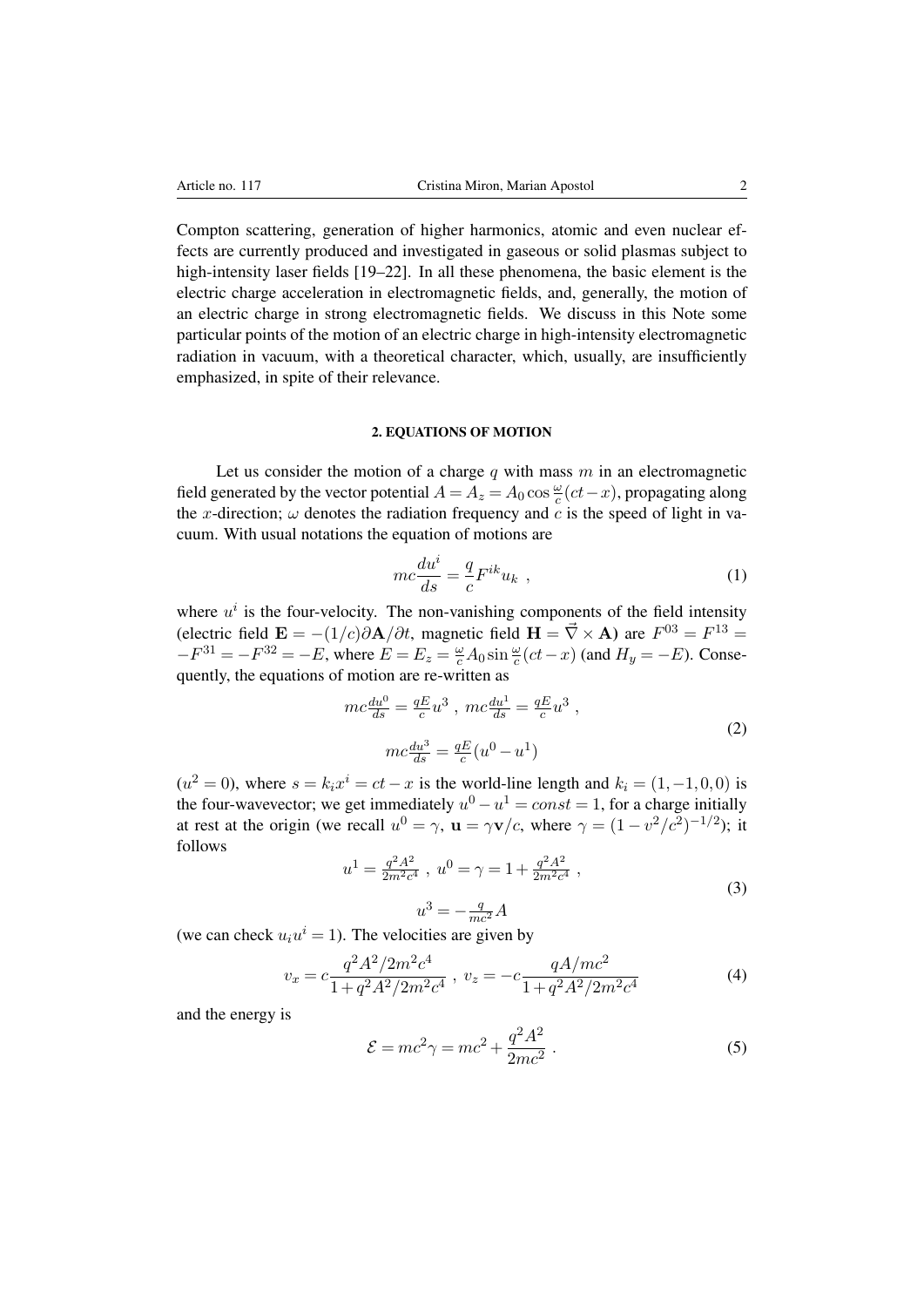We can see that for high fields the charge reaches the ultrarelativistic limit along the direction of propagation of the radiation field ( $v_x \to c$ ,  $v_z \to 0$ ). From  $u^i = dx^i/ds$ we get the coordinates

<span id="page-2-0"></span>
$$
x = \frac{q^2 A_0^2 / 4m^2 c^3}{1 + q^2 A_0^2 / 4m^2 c^4} \left[ t + \frac{1}{2\omega} \sin 2\frac{\omega}{c} (ct - x) \right] ,
$$
  

$$
z = -\frac{qA_0}{mc\omega} \sin \frac{\omega}{c} (ct - x) .
$$
 (6)

# 3. HAMILTON-JACOBI EQUATION

The same results can be obtained from the Hamilton-Jacobi equation

$$
g^{ij}\left(\frac{\partial S}{\partial x^i} + \frac{q}{c}A_i\right)\left(\frac{\partial S}{\partial x^j} + \frac{q}{c}A_j\right) = m^2c^2,
$$
\n(7)

where the metrics is  $g^{ij} = (1, -1, -1, -1)$ ,  $\mathcal{E} = -\partial S/\partial t$  is the energy,  $\mathbf{P} = \mathbf{p} + \partial S/\partial t$  $\frac{q}{c}$ **A** =  $\partial S/\partial \mathbf{R}$  is the generalized momentum and S is the mechanical action (**R** is the position vector). We seek a solution of the form  $S = -f_i x^i + F(s)$ , where  $f^i$ is the four-momentum of a free particle,  $f_i f^i = m^2 c^2$  (the initial momentum, the interaction is introduced adiabatically). Since  $k_i k^i = 0$  and  $k^i A_i = 0$  (transversality condition, with zero scalar potential), we get

$$
F' = -\frac{q}{c\alpha} f_i A^i + \frac{q^2}{2\alpha c^2} A_i A^i \tag{8}
$$

where  $\alpha = k_i f^i$ . The solution is well known [\[23\]](#page-12-3). Since  $\alpha = f^0 - f^1$  and  $f^i =$  $(f^0, f^1, \kappa)$ ,  $f_i f^i = (f^0)^2 - (f^1)^2 - \kappa^2 = m^2 c^2$ , we get

$$
f^{0} = \frac{1}{2}\alpha + \frac{m^{2}c^{2} + \kappa^{2}}{2\alpha}, \ f^{1} = -\frac{1}{2}\alpha + \frac{m^{2}c^{2} + \kappa^{2}}{2\alpha}
$$
(9)

<span id="page-2-2"></span>and

 $\overline{x}$ 

$$
S = -\frac{1}{2}\alpha(ct+x) - \frac{m^2c^2 + \kappa^2}{2\alpha}s + \kappa \mathbf{r} + \frac{q}{c\alpha} \int^s ds' \kappa \mathbf{A} - \frac{q^2}{2c^2\alpha} \int^s ds' A^2 , \quad (10)
$$

where  $\kappa$  is the transverse momentum and  $\mathbf{r} = (y, z)$  is the transverse position vector. The derivatives of S with respect to the momentum  $\kappa$  and the parameter  $\alpha$  are constants of motion; they may be set equal to zero. We get

<span id="page-2-1"></span>
$$
y = \frac{\kappa_y}{\alpha} s - \frac{q}{c\alpha} \int^s ds' A_y ,
$$
  

$$
z = \frac{\kappa_z}{\alpha} s - \frac{q}{c\alpha} \int^s ds' A_z ,
$$
  

$$
= \frac{1}{2} \left( \frac{m^2 c^2 + \kappa^2}{\alpha^2} - 1 \right) s - \frac{q}{c\alpha^2} \int^s ds' \kappa \mathbf{A} + \frac{q^2}{2c^2 \alpha^2} \int^s ds' A^2
$$
 (11)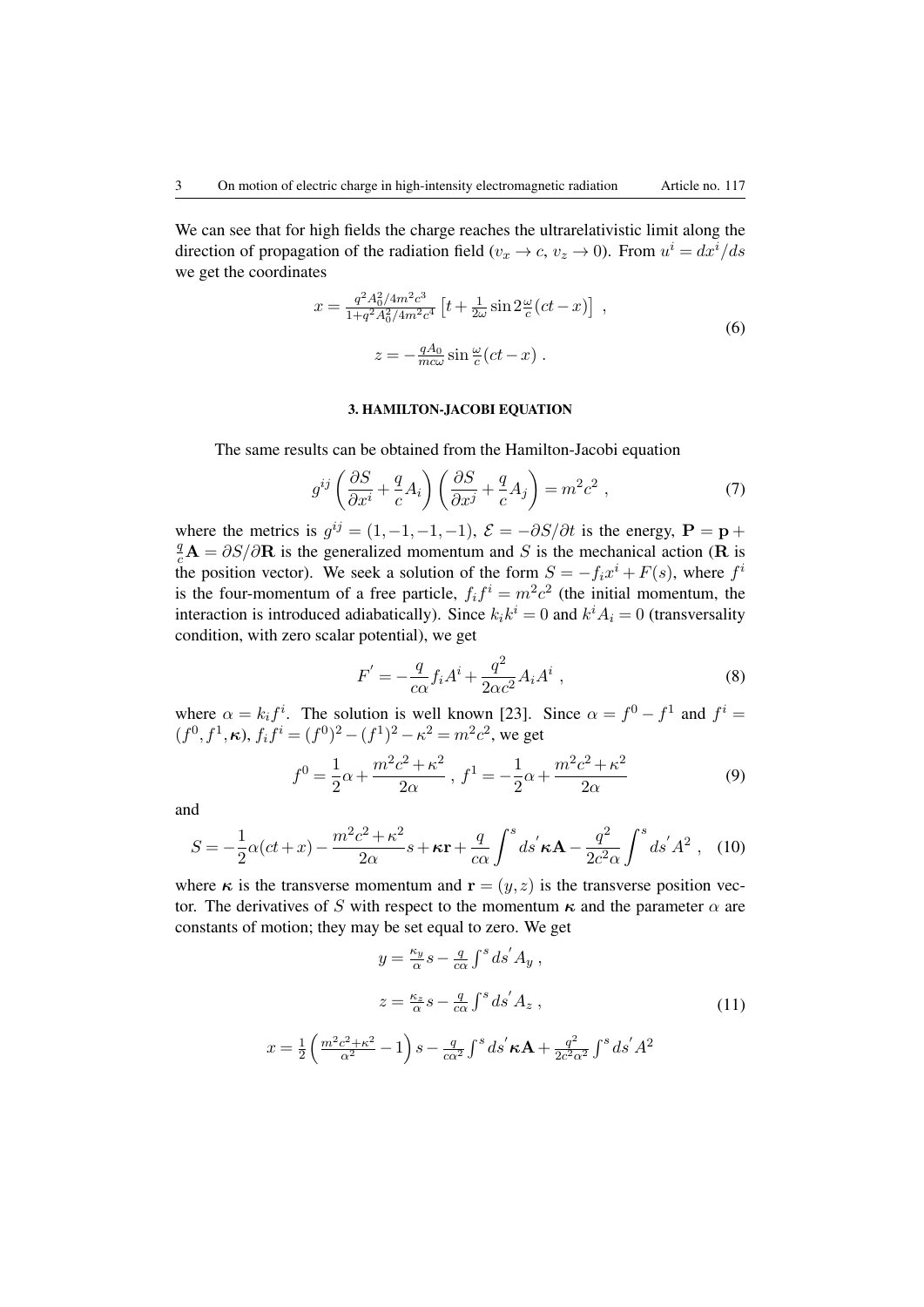and

$$
p_y = \kappa_y - \frac{q}{c} A_y ,
$$
  

$$
p_z = \kappa_z - \frac{q}{c} A_z ,
$$
 (12)

<span id="page-3-2"></span>
$$
p_x = -\frac{1}{2}\alpha + \frac{m^2c^2 + \kappa^2}{2\alpha} - \frac{q}{c\alpha}\kappa \mathbf{A} + \frac{q^2}{2c^2\alpha}A^2 ;
$$
  
y

the energy is given by

<span id="page-3-0"></span>
$$
\mathcal{E} = c(\alpha + p_x); \tag{13}
$$

we note the linear dependence on the momentum. For a charge initially at rest at  $x =$  $y = z = 0$  at the initial moment of time  $t = 0$  ( $\kappa = 0$ ,  $f^1 = 0$ ), and a vector potential  $A = A_z = A_0 \cos(\omega t - kx) = A_0 \cos \frac{\omega}{c} (ct - x) = A_0 \cos \frac{\omega}{c} s$  (linear polarization) we get  $\alpha = mc$  ( $\alpha^2 = m^2c^2$ ) and

$$
z = -\frac{qA_0}{mc^2} \lambda \sin(\omega t - kx), y = 0,
$$
  

$$
x = \frac{q^2 A_0^2 / 4m^2 c^4}{1 + q^2 A_0^2 / 4m^2 c^4} \left[ ct + \frac{\lambda}{2} \sin 2(\omega t - kx) \right],
$$
 (14)

$$
p_x = \frac{q^2 A_0^2}{2mc^3} \cos^2(\omega t - kx), \ p_z = -\frac{qA_0}{c} \cos(\omega t - kx), \ p_y = 0
$$

<span id="page-3-1"></span>and

$$
\mathcal{E} = mc^2 + \frac{q^2 A_0^2}{2mc^2} \cos^2(\omega t - kx) , \qquad (15)
$$

where  $\lambda = c/\omega$  is the radiation wavelength. For time-averaged quantities an effective mass can be defined by

$$
\mathcal{E}^2/c^2 - p_x^2 = m^{*2}c^2 \ , \ m^{*2} = m^2 \left(1 + \frac{q^2 A_0^2}{2m^2 c^4}\right) \ , \tag{16}
$$

by analogy with the free particle [\[24,](#page-12-4) [25\]](#page-12-5). Equations [\(14\)](#page-3-0) and [\(15\)](#page-3-1) coincide with equations [\(6\)](#page-2-0), [\(3\)](#page-1-0) and, respectively, [\(5\)](#page-1-1) (we recall  $p^i = mcu^i$ ).

We can see that, apart from oscillations, the charge exhibits a drift motion along the direction of propagation of the wave, governed by the ratio of the field energy  $qA_0$  to the rest energy  $mc^2$ . There exist also solutions with negative energy  $\mathcal{E} = c(-\alpha - p_x)$  and negative momentum  $p_x$  (corresponding to  $\alpha = -mc$  in the above calculations), which move in opposite direction. The oscillations of the charge give rise to radiation [\[9,](#page-11-2) [26,](#page-12-6) [27\]](#page-12-7) (Compton effect); the Lorentz reaction force is extremely small [\[28\]](#page-12-8); in the limit of high fields, where x is approximately  $ct$ , the phase is very small and the oscillations and the radiation are fading out.

We introduce the parameter

$$
\eta = \frac{qA_0}{2mc^2} \tag{17}
$$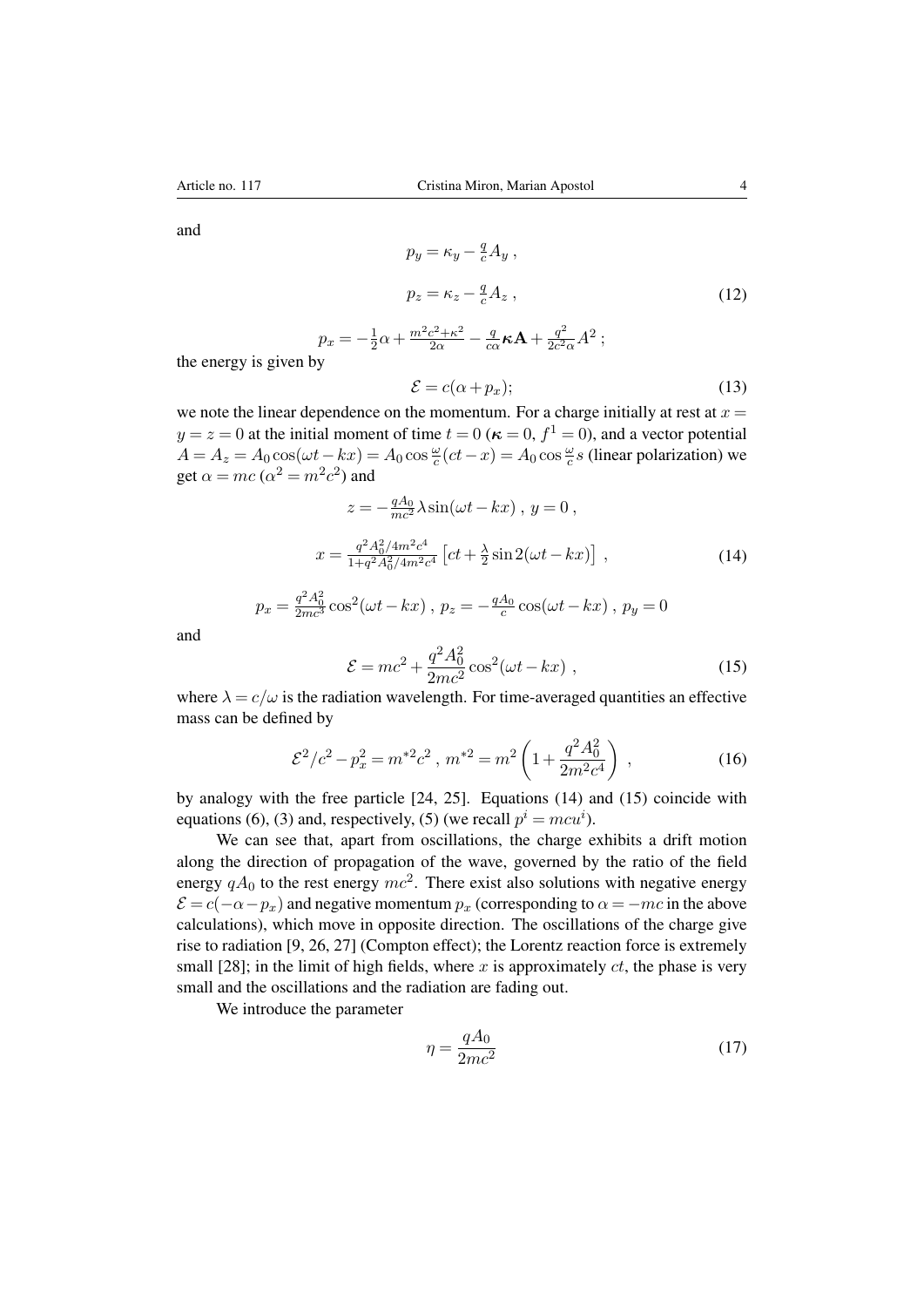(or  $\eta = qE_0/2m\omega c$ , where  $E_0 = \omega A_0/c$  is the electric field,  $q > 0$ ); from Eq. [\(14\)](#page-3-0) the drift velocity of the charge is given approximately by

<span id="page-4-0"></span>
$$
v_x \simeq \frac{\eta^2}{1 + \eta^2} c \;, \tag{18}
$$

and the coordinates  $x$  and  $z$  can be written as

$$
x \simeq v_x t + \frac{1}{2} \frac{v_x \lambda}{c} \sin 2(\omega - k v_x) t = vt + \frac{1}{2} \frac{v_x \lambda}{c} \sin 2\omega (1 - \frac{v_x}{c}) t ,
$$
  

$$
z = -2\eta \lambda \sin \omega (1 - \frac{v_x}{c}) t ;
$$
 (19)

a current  $J = qv_x$  occurs, along the direction of propagation of the radiation. The charge gets rapidly ultrarelativistic, as shown by Eqs. [\(19\)](#page-4-0) [\[29\]](#page-12-9).

Usually, the parameter  $\eta$  is small ( $\eta \ll 1$ ). However, a laser high intensity  $I = 10^{22}$  w/cm<sup>2</sup>, focalized in a pulse of dimension d, generates an electric field  $E_0 = \sqrt{4\pi I/c} \simeq 10^{10}$  statvolt/cm  $(E_0^2 d^3 = 4\pi I d^2 \tau = 4\pi I d^3/c$ , where  $\tau = d/c$  is the duration of the pulse). For a linear dimension of the pulse  $d = 10 \mu m$ ,  $\tau \approx 30$  fs; the intensity  $10^{22}$  w/cm<sup>2</sup> corresponds to  $\simeq 10$  Pw, *i.e.* a total energy per pulse  $\simeq 300$ w. The vector potential is  $A_0 = cE_0/\omega = 10^{-5}E_0 = 10^5$  statvolt for the optical frequency  $\omega \simeq 3 \times 10^{15} \text{ s}^{-1}$  ( $\nu = \omega/2\pi$ ,  $\lambda = 0.5$  µm); the corresponding energy for an electron is  $qA_0 = 4.8 \times 10^{-5}$  erg $\simeq 30$  MeV. This energy is much higher than the rest energy of the electron  $mc^2 = 0.5$  MeV, such that the ratio  $\eta = qA_0/2mc^2 = 30$ is much larger than unity. It follows that an electron can be accelerated, during the short duration  $\tau$  of the pulse, up to velocities close to the speed of light, along the direction of propagation of the radiation field, and up to energies of the order 1 GeV.

If the radiation is propagated in gaseous plasmas [\[30\]](#page-12-10), then a radiation pulse is a wavepacket; when focalized, it is a three-dimensional wavepacket which distributes the electrons over its surface, such as to compensate the radiation field. Under such circumstances, the charges are accelerated by the transport motion of the wavepacket (pulse; pulsed polariton) [\[31\]](#page-12-11). The mechanism of charge acceleration presented here is distinct from, and complementary to the mechanism of charge acceleration in plasmas.

### 4. DAMPING FORCE

The general solution of the equations of motion of a charge driven by an electromagnetic plane wave and the damping (reaction) force has been given in Ref. [\[32\]](#page-12-12). We estimate here, by a direct method, the magnitude of the damping force and show that in realistic cases the effect of the damping is small. The damping force [\[23\]](#page-12-3) is given by

$$
g^{i} = \frac{2q^{3}}{3mc^{3}} \frac{\partial F^{ik}}{\partial x^{l}} u_{k} u^{l} - \frac{2q^{4}}{3m^{2}c^{5}} \left[ F^{il} F_{kl} u^{k} - (F_{kl} u^{l})(F^{km} u_{m}) u^{i} \right] ; \tag{20}
$$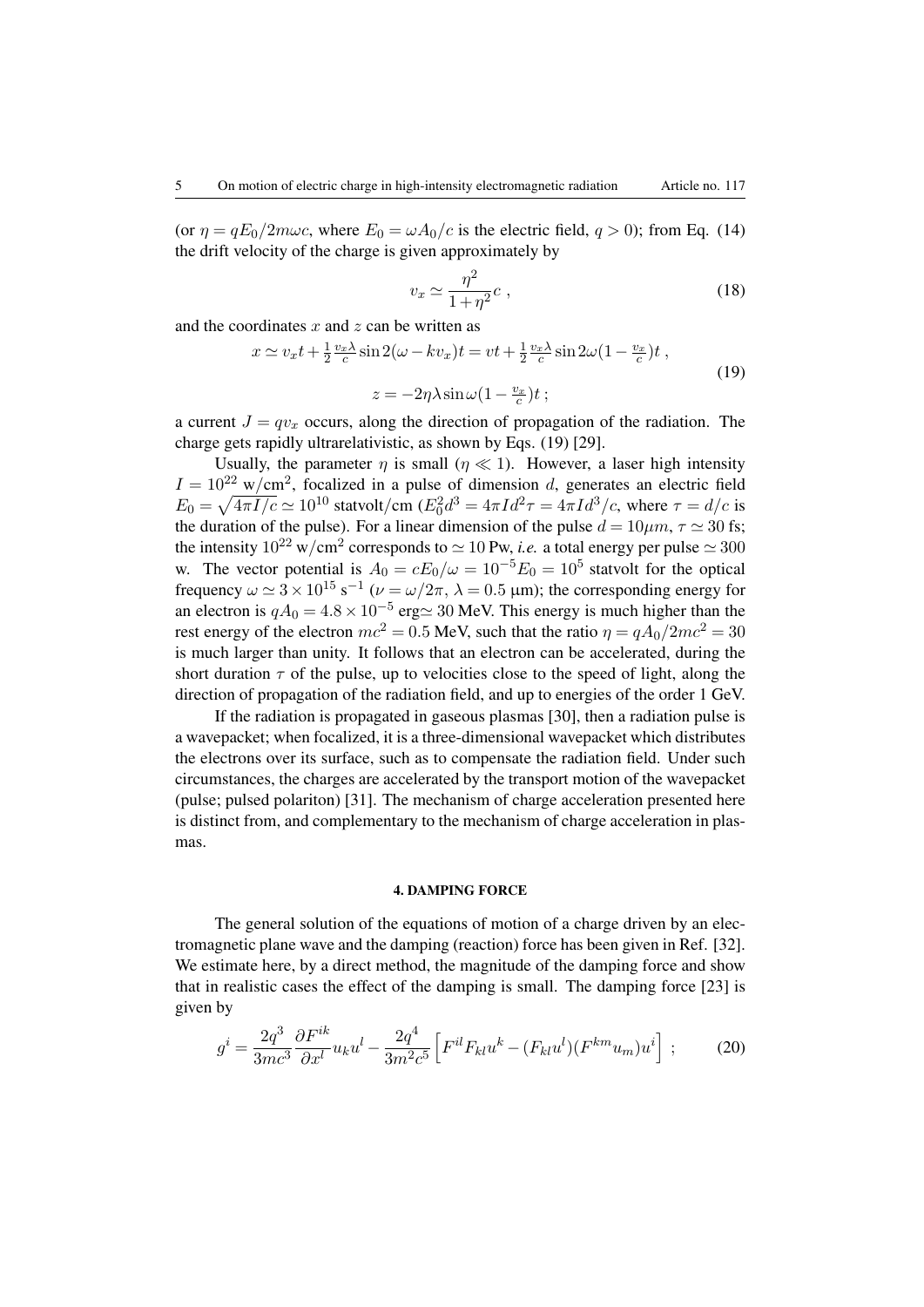it must be much smaller than  $q^2/c\gamma a^2$ , where  $a = q^2/mc^2$  is the classical electromagnetic radius of the charge; this condition, which indicates the limits of applicability of the electromagnetism, does not imply always that the damping (reaction) force is smaller than the electromagnetic (Lorentz) force; in the extreme limit  $v \simeq c$  the damping may be higher than the driven force. Making use of the field given by equations [\(1\)](#page-1-2) we get the reaction force

$$
g^{0} = \frac{2q^{3}}{3mc^{3}}(u^{0} - u^{1}) \left\{ \frac{\omega^{2}}{c^{2}}Au^{3} + \frac{qE^{2}}{mc^{2}} \left[1 - (u^{0} - u^{1})u^{0}\right]\right\},
$$
  
\n
$$
g^{1} = \frac{2q^{3}}{3mc^{3}}(u^{0} - u^{1}) \left\{ \frac{\omega^{2}}{c^{2}}Au^{3} + \frac{qE^{2}}{mc^{2}} \left[1 - (u^{0} - u^{1})u^{1}\right]\right\},
$$
\n
$$
g^{3} = \frac{2q^{3}}{3mc^{3}}(u^{0} - u^{1})^{2} \left(\frac{\omega^{2}}{c^{2}}A - \frac{qE^{2}}{mc^{2}}u^{3}\right)
$$
\n(21)

(we can check  $u_i g^i = 0$ ). Making use of the four-velocity given in equation [\(3\)](#page-1-0) we get

$$
g^{0} = -\frac{2a^{2}\omega^{2}A^{2}}{3c^{3}} \left(1 + a\frac{E^{2}}{2m\omega^{2}}\right) ,
$$
  
\n
$$
g^{1} = -\frac{2a^{2}\omega^{2}}{3c^{3}} \left[A^{2} - \frac{c^{2}E^{2}}{\omega^{2}} \left(1 - \frac{q^{2}A^{2}}{2m^{2}c^{4}}\right)\right] ,
$$
  
\n
$$
g^{3} = \frac{2aqA\omega^{2}}{3c^{3}} \left(1 - a\frac{E^{2}}{m\omega^{2}}\right) ,
$$
\n(22)

or, in the limit of high-intensity fields,

$$
g^{0} = g^{1} \simeq -\frac{a^{3}A^{2}E^{2}}{3mc^{3}} , g^{3} \simeq -\frac{2a^{2}qAE^{2}}{3mc^{3}} .
$$
 (23)

Using the numerical data given above ( $E_0 = 10^{10}$  statvolt/cm,  $A_0 = 10^5$  statvolt,  $\omega \simeq 3 \times 10^{15}$  s<sup>-1</sup> ( $\lambda = 0.5$  µm)) for an electron, we can see that the damping force  $(g^0 = g^1 \simeq 10^{-12} \text{g/s}, g^3 \simeq 10^{-13} \text{g/s})$  is much smaller than the Lorentz force  $(qEu_0^3/c)$  $\simeq 10^{-8}$ g/s,  $qE_0/c \simeq 10^{-10}$ g/s;  $\gamma \simeq 10^4$ ) and the validity condition  $g^i \ll q^2/c\gamma a^2$  is satisfied  $(q^2/c\gamma a^2 \simeq 10^{-8} \text{g/s}).$ 

# 5. "STOPPING" POINT

Let us assume that initially the charge moves with momentum  $f^1 = -bmc$ ,  $b > 0$ , in direction opposite to the laser beam. Then, from Eqs. [\(11\)](#page-2-1)-[\(13\)](#page-3-2), we get

$$
x = \frac{1+2\eta^2 - \beta^2}{1+2\eta^2 + \beta^2}ct + \frac{\eta^2}{1+2\eta^2 + \beta^2}\lambda \sin\frac{2\omega}{c}s \,, z = -\frac{2\eta}{\beta}\lambda \sin\frac{\omega}{c}s \,,
$$
  
\n
$$
p_x = \frac{mc}{2\beta} \left(1 - \beta^2 + 4\eta^2 \cos^2\frac{\omega}{c}s\right) \,, \, \mathcal{E} = \frac{mc^2}{2\beta} \left(1 + \beta^2 + 4\eta^2 \cos^2\frac{\omega}{c}s\right) \,,
$$
\n(24)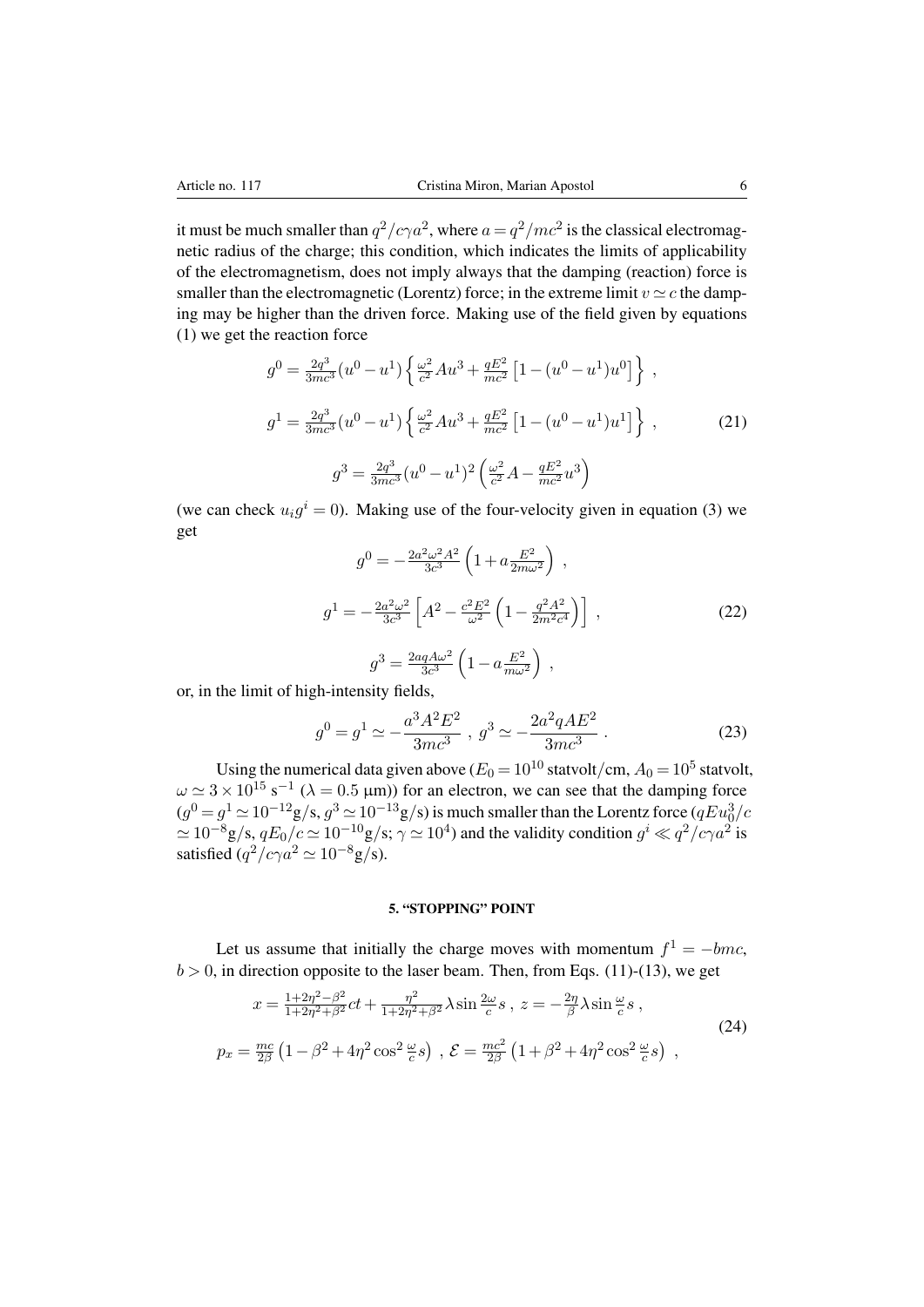where  $\beta = b +$ √  $\sqrt{1+b^2}$ . We can see that there exists a value  $\beta^2 = 1 + 2\eta^2$  for which

$$
x = \frac{\eta^2}{2(1+2\eta^2)} \lambda \sin \frac{2\omega}{c} s \, , \, p_x = \frac{mc}{\sqrt{1+2\eta^2}} \eta^2 \cos \frac{2\omega}{c} s \, ,
$$
  

$$
\mathcal{E} = \frac{mc^2}{\sqrt{1+2\eta^2}} \left(1 + \eta^2 + 2\eta^2 \cos^2 \frac{\omega}{c} s\right) \, ,
$$
 (25)

where the drift motion ceases. If the initial action of the launched particle is maintained, the charge oscillates indefinitely at the stopping point, and radiates (mainly with frequencies  $\omega$  and  $2\omega$ ); if not, this is a turning point, where the charge is reflected. The associated stochastic photon emission in the so-called radiation-dominated regime (non-linear Compton effect) was considered recently by numerical simulations [\[33,](#page-12-13) [34\]](#page-13-0).

#### <span id="page-6-1"></span>6. QUANTUM CHARGE

As it is well known [\[35,](#page-13-1) [36\]](#page-13-2), the wavefunction of a relativistic quantum charge in an electromagnetic plane wave is

$$
\psi = \left[1 + \frac{q}{2c} \frac{(\gamma k)(\gamma A)}{(pk)}\right] e^{\frac{i}{\hbar}S} u , \qquad (26)
$$

<span id="page-6-0"></span>where

$$
S = -px - \int^{\xi} d\xi' \left[ \frac{q}{c(pk)} (pA) - \frac{q^2}{2(pk)c^2} A^2 \right]
$$
 (27)

is the mechanical action,  $p$  is the charge momentum four-vector,  $k$  is the field fourwavevector,  $\gamma$  denotes the Dirac matrices and u is a constant bispinor; the notation  $(pk)$  stands for the scalar product of the two four vectors p and k (Volkov wavefunction; compare with the classical action given by Eq.  $(10)$ , where p is replaced by f). The electromagnetic wave depends only on the phase  $s = (kx)$ . We assume that the interaction is introduced adiabatically; then  $u$  is the solution of the free Dirac equation  $(\gamma p - mc)u = 0$ , *i.e.* it is the plane wave constant bispinor. Therefore, the wavefunction can be written as

$$
\psi_{p\sigma} = \frac{1}{\sqrt{2\varepsilon V}} \left[ 1 + \frac{q}{2c} \frac{(\gamma k)(\gamma A)}{(pk)} \right] e^{\frac{i}{\hbar}S} u_{p\sigma} ,\qquad (28)
$$

where  $\sigma = \pm 1$  is the spin label, V is the volume,  $\varepsilon = (m^2c^4 + p^2c^2)^{1/2}$  and  $u_{p\sigma}$  is normalized such as  $\overline{u}_{p\sigma}u_{p\sigma'} = 2mc^2\delta_{\sigma\sigma'}$ ,  $\overline{u}_{-p\sigma}u_{-p\sigma'} = -2mc^2\delta_{\sigma\sigma'}$  [\[37\]](#page-13-3). We give here these constant bispinors

$$
u_{p\sigma} = \begin{pmatrix} (\varepsilon + mc^2)^{1/2} w_{\sigma} \\ (\varepsilon - mc^2)^{1/2} (n\sigma) w_{\sigma} \end{pmatrix}, u_{-p-\sigma} = \begin{pmatrix} (\varepsilon - mc^2)^{1/2} (n\sigma) w_{\sigma}' \\ (\varepsilon + mc^2)^{1/2} w_{\sigma}' \end{pmatrix}, (29)
$$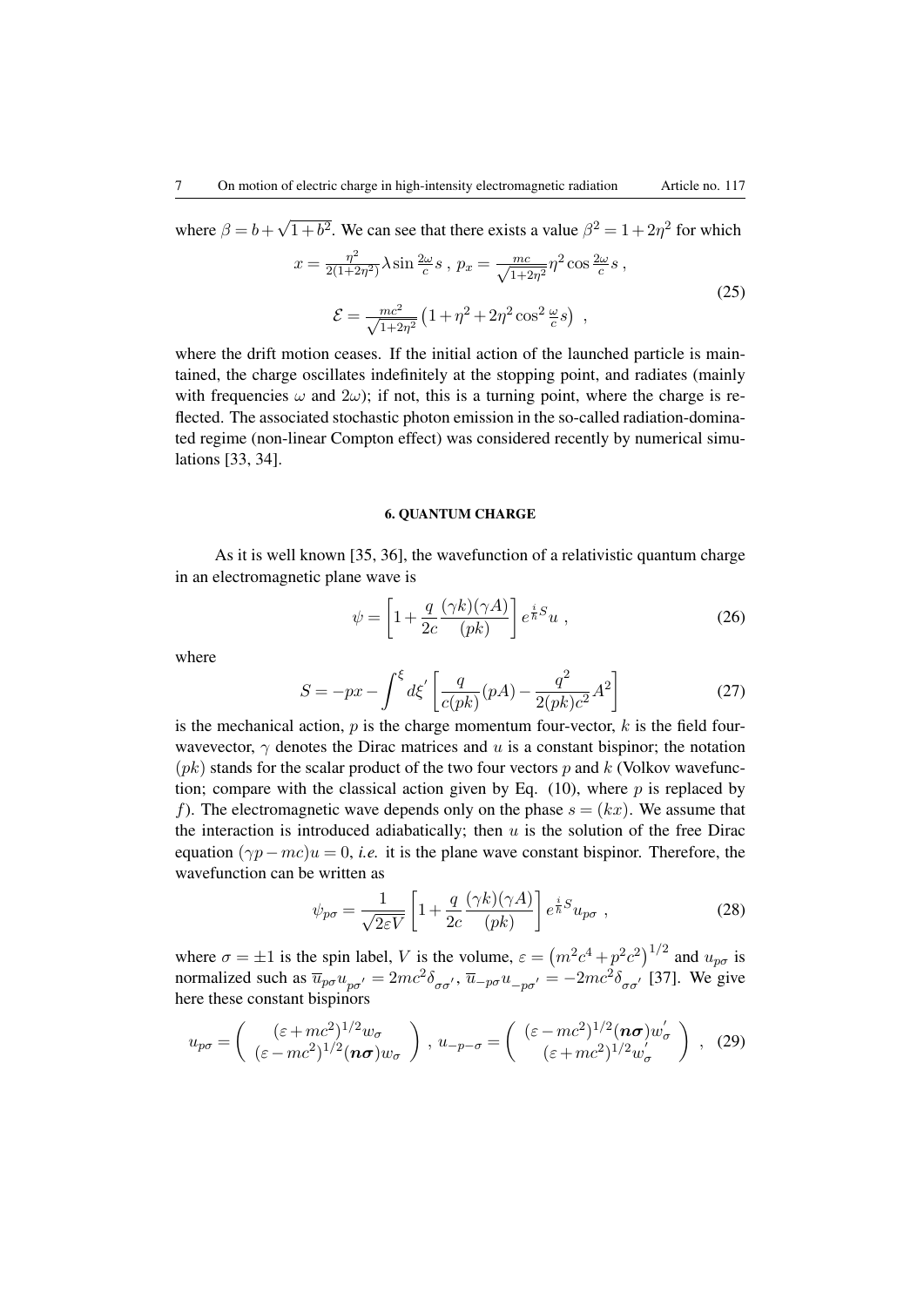where  $n = p/p$ ,  $w'_{\sigma} = -\sigma_y w_{-\sigma}$  and  $w_{\sigma}$  can be taken as the eigenvectors of the matrix $\sigma_z$ ;  $\sigma$  denotes the spin matrices. We note that  $u_{p\sigma}^* u_{p\sigma'} = \overline{u}_{p\sigma} \gamma^0 u_{p\sigma'} = 2\varepsilon \delta_{\sigma\sigma'}$ . The wavefunctions  $\psi_{p\sigma}$  are orthonormal [\[38\]](#page-13-4); also, the completeness of these wave-functions can be proved (see, for instance, Refs. [\[39–](#page-13-5)[41\]](#page-13-6)). The phase  $S$  given by Eq. [\(27\)](#page-6-0) is the classical mechanical action [\[38\]](#page-13-4); it contains the drift motion of the charge along the propagation of the radiation wave, while the pre-exponential factor in the wavefunction given by Eq. [\(26\)](#page-6-1) includes the oscillations of the charge in the radiation field. The current  $j^i = c\overline{\psi}\gamma^i\psi$  (with the probability density  $\rho = \overline{\psi}\gamma^0\psi = \psi^*\psi = j^0/c$ ) and the momentum  $q^i = \psi_{p\sigma}^*(p^i - \frac{q}{c}A^i)\psi_{p\sigma}$  can be computed straightforwardly, and an effective mass  $m^*$  can be derived, identical with the effective mass in the classical case [\[42\]](#page-13-7).

Let us consider an electromagnetic wave propagating along the x-direction,  $k^i = (1, 1, 0, 0), s = k_i x^i = ct - x$ , with the electromagnetic potentials  $A^i = (0, 0, 0, A)$ ,  $A = A_0 \cos \frac{\omega}{c} s$  (linear polarization) and a charge moving initially along the y-direction,  $p^i = (mc, 0, p_y, 0)$ , with a small  $p_y$ ; then, the pre-exponential factor of the wavefunction in Eq. [\(26\)](#page-6-1) is

<span id="page-7-0"></span>
$$
1 + \frac{q}{2c} \frac{(\gamma k)(\gamma A)}{(pk)} = 1 - \frac{qA_0 \cos \frac{\omega}{c} s}{2mc^2} \begin{pmatrix} -i\sigma_y & \sigma_z \\ \sigma_z & -i\sigma_y \end{pmatrix}
$$
 (30)

(we note that the matrix  $(\gamma^0 - \gamma^1)\gamma^3$  entering the pre-exponential factor is twofold degenerate); the mechanical action given by Eq. [\(27\)](#page-6-0) becomes

$$
S = -\left(mc^2 + \frac{q^2A_0^2}{4mc^2}\right)t + pyy + \frac{q^2A_0^2}{4mc^3}x - \frac{q^2A_0^2}{8mc^2\omega}\sin\frac{2\omega}{c}s.
$$
 (31)

The charge acquires an average drift momentum

$$
P_x \simeq \frac{q^2 A_0^2}{4mc^3} = mc\eta^2 \;, \tag{32}
$$

an energy

$$
\mathcal{E} \simeq mc^2 + \frac{q^2 A_0^2}{4mc^2} = mc^2 (1 + \eta^2)
$$
\n(33)

and a phase velocity

$$
v_x \simeq \frac{\mathcal{E}}{P_x} = \frac{1 + e^2 A_0^2 / 4m^2 c^4}{e^2 A_0^2 / 4m^2 c^4} c = \frac{1 + \eta^2}{\eta^2} c \;, \tag{34}
$$

which is higher than the speed of light in vacuum  $c$ ; the group velocity may attain values as large as c.

We can see that for high-intensity fields [\[43\]](#page-13-8),  $\eta = qA_0/2mc^2 \gg 1$ , the charge becomes ultrarelativistic; leaving aside the pre-exponential factor given by Eq. [\(30\)](#page-7-0), the wavefunction can be written as

$$
\psi_{p\sigma} \simeq \frac{1}{\sqrt{2V}} \begin{pmatrix} w_{\sigma} \\ \sigma_y w_{\sigma} \end{pmatrix} e^{\frac{i}{\hbar}S} \,, \, \psi_{-p-\sigma} \simeq -\frac{1}{\sqrt{2V}} \begin{pmatrix} w_{-\sigma} \\ \sigma_y w_{-\sigma} \end{pmatrix} e^{-\frac{i}{\hbar}S} \,, \tag{35}
$$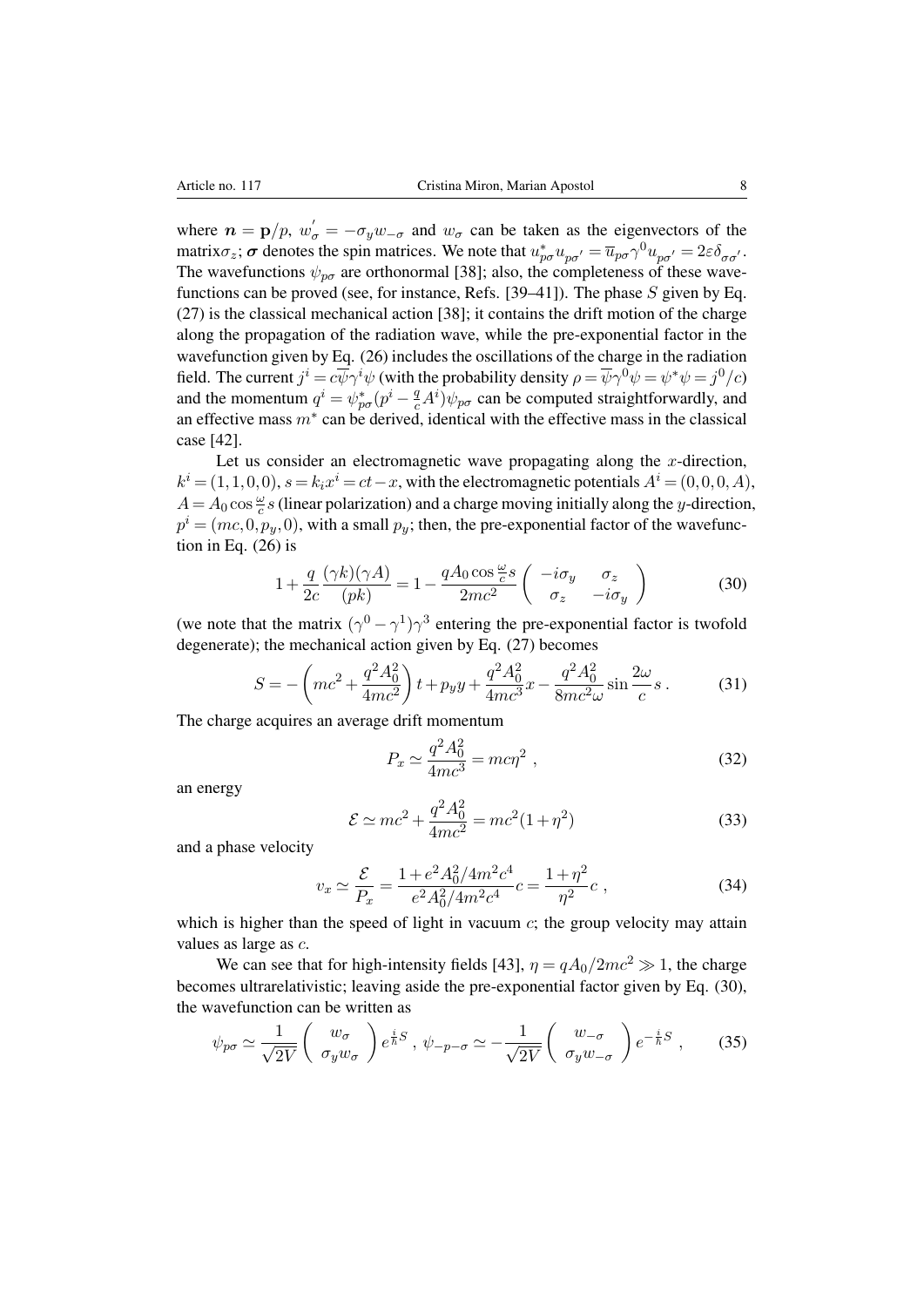where

<span id="page-8-0"></span>
$$
S \simeq -\frac{q^2 A_0^2}{4mc^2} t + \frac{q^2 A_0^2}{4mc^3} x = -\frac{q^2 A_0^2}{4mc^3} (ct - x) = -mc\eta^2 (ct - x) ; \qquad (36)
$$

(the two bispinors are not independent, which corresponds to the ultrarelativistic case). The extremely fast oscillations produced by the large phase  $S$  indicate that we may view the charge as being in the quasi-classical limit (ray approximation); for practical purposes the charge may be viewed as a classical charge. A similar result can be obtained by taking the limit  $m \to 0$ , either formally in the Volkov wavefunction given by Eq. [\(26\)](#page-6-1), or in the initial Dirac equation (Weyl equation, with only one spinor) [\[36\]](#page-13-2). We can check that the current is  $\overline{\psi}_{p\sigma} \gamma^i \psi_{p\sigma} = \frac{1}{V}$  $\frac{1}{V}(1,1,0,0)$ , corresponding to a plane wave which describes an ultrarelativistic particle. The spinor  $\psi_{-p-\sigma}$ corresponds to negative energy (and momentum). The negative-energy electrons in the Dirac Fermi sea get lower and lower (negative) energy (as if they would have a negative mass); such that the gap between the negative-energy states and positiveenergy states is increased by radiation. Similar considerations are valid for pair creation in laser fields in the presence of a Coulomb potential (Bethe-Heitler process [\[44,](#page-13-9) [45\]](#page-13-10)). It is also worth noting that the accelerated charge "feels" not anymore the radiation for very strong fields; in the rest frame of an ultrarelativistic particle the electromagnetic fields are vanishing. From Eq. [\(36\)](#page-8-0) we get the charge wavelength  $\lambda \simeq \hbar / \eta^2 mc$ ; we can see that for large  $\eta$  the wavelength is much shorter than the Compton wavelength; it follows again that for many practical purposes we may use the classical approach for the accelerated charge [\[46–](#page-13-11)[48\]](#page-13-12). Within this approach small interference effects or rapidly varying spin dynamics are lost; in the limit of high-intensity fields these effects are small, so they can be disregarded. An ultrarelativistic particle is practically a "radiation" field; as such, it does not radiate, and does not "feel" the accelerating electromagnetic field.

### 7. STANDING WAVE

Let us consider now a classical relativistic charge in a standing electromagnetic wave with the vector potential

$$
A = A_z = \frac{1}{2}A_0[\cos(\omega t - kx) + \cos(\omega t + kx)] = A_0 \cos \omega t \cos kx \tag{37}
$$

(linear polarization); the frequency of the wave is in the optical range,  $\nu = \omega/2\pi \simeq$  $10^{15}$  s<sup>-1</sup>, and the wavelength is  $\lambda = 2\pi/k = c/\nu \approx 3 \times 10^{-5}$  cm= 0.3 µm. A charge in a standing wave spends there more time than the wave period  $(1/\nu = 10^{-15} s)$ ; consequently, in the Hamilton-Jacobi equation

<span id="page-8-1"></span>
$$
\frac{1}{c^2}(\partial S/\partial t)^2 = (\nabla S - \frac{q}{c}\mathbf{A})^2 + m^2c^2\tag{38}
$$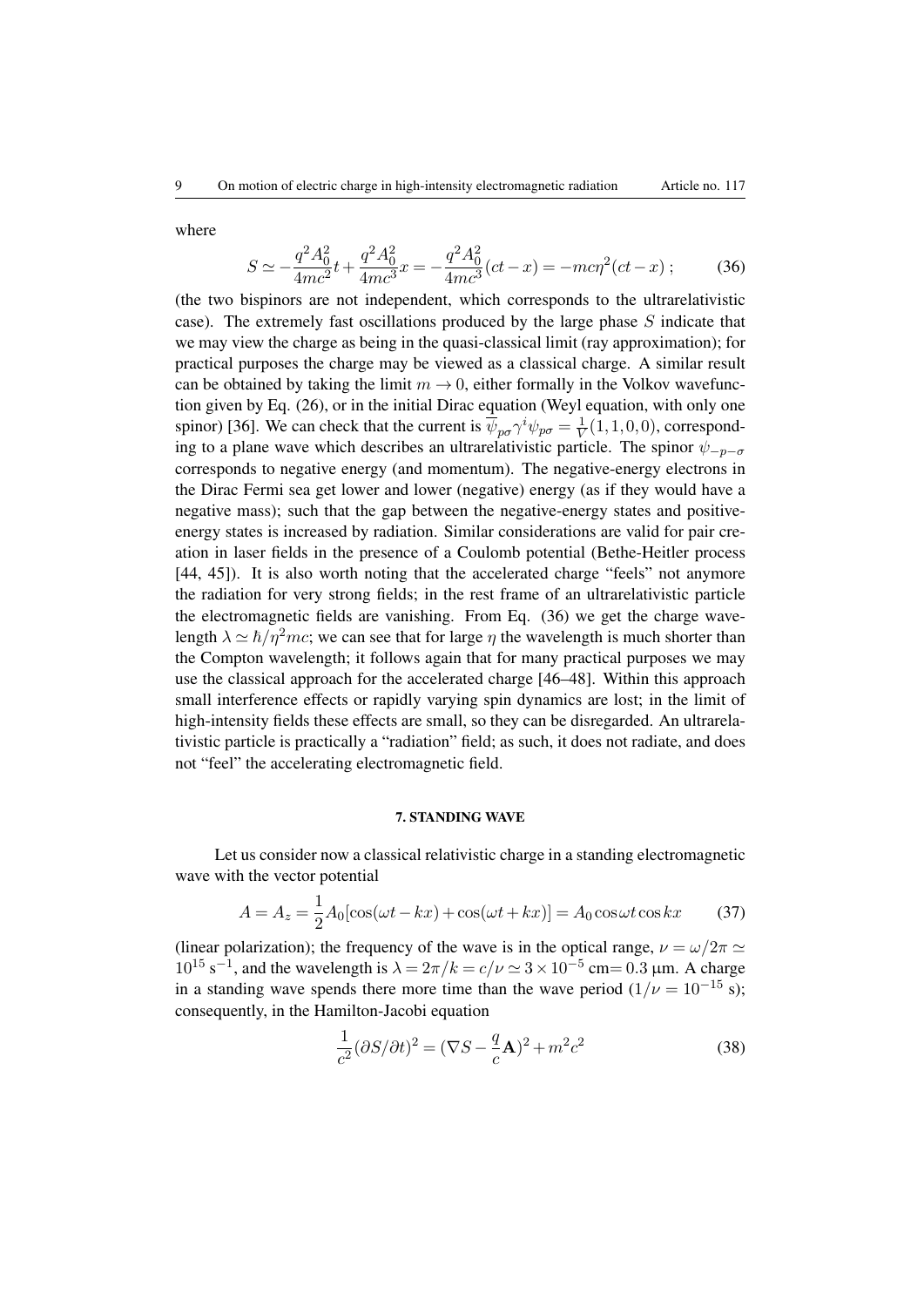we may take the average of **A** and  $A^2$  with respect to the time; Eq. [\(38\)](#page-8-1) becomes

$$
\frac{1}{c^2}(\partial S/\partial t)^2 = (\partial S/\partial x)^2 + (\partial S/\partial y)^2 + (\partial S/\partial z)^2 + \frac{q^2 A_0^2}{2c^2} \cos^2 kx + m^2 c^2; \tag{39}
$$

(a similar result holds for a circularly polarized wave). The solution of this equation is the mechanical action

$$
S = \pm \frac{qA_0}{\sqrt{2}\omega} \cos kx + p_y y + p_z z - \mathcal{E}t , \qquad (40)
$$

where  $p_{y,z}$  are constant transverse momenta and  $\mathcal E$  is the energy, given by

$$
\mathcal{E}^2 = m^2 c^4 + \frac{1}{2} q^2 A_0^2 + (p_y^2 + p_z^2) c^2 \,. \tag{41}
$$

We note that the energy acquires the form of the energy of a free particle, at rest along the longitudinal  $x$ -direction (wave direction), with a renormalized mass. This indicates that the assumption of a relativistic classical charge in a standing electromagnetic wave is not warranted, as expected. In particular, we can see that the coordinate  $x$  is not determined.

Indeed, contradictions can appear from such an assumption. For instance, the longitudinal momentum is

<span id="page-9-0"></span>
$$
P_x = p_x = \frac{\partial S}{\partial x} = \pm \frac{qA_0}{\sqrt{2}c} \sin kx \tag{42}
$$

whence, making use of  $p_x = mv_x/(1 - v_x^2/c^2)^{1/2}$ , we get a "velocity"

$$
\frac{dx}{dt} = v_x = c \frac{\frac{qA_0}{\sqrt{2mc^2}} \sin kx}{\sqrt{1 + \frac{q^2 A_0^2}{2m^2 c^4} \sin^2 kx}}
$$
(43)

and a "force"

<span id="page-9-1"></span>
$$
\frac{dp_x}{dt} = v_x \frac{dp_x}{dx} = \frac{1}{2} c \frac{d}{dx} \sqrt{m^2 c^2 + p_x^2} = mc^2 k \frac{2\eta^2 \sin kx \cos kx}{\sqrt{1 + 2\eta^2 \sin^2 kx}} ,\qquad (44)
$$

which looks like a ponderomotive force. However, the motion under the action of such a force is meaningless. In particular, both the "velocity" and the "force" given by Eqs. [\(43\)](#page-9-0) and, respectively, [\(44\)](#page-9-1), vanish at  $kx = n\pi$ , where *n* is any integer.

The situation is different for a non-relativistic charge; in this case the energy reads

$$
\mathcal{E} = \frac{1}{2m} (\mathbf{P} - \frac{q}{c} \mathbf{A})^2 = \frac{p_x^2}{2m} + \frac{p_y^2}{2m} + \frac{p_z^2}{2m} - \frac{q}{mc} p_z A + \frac{q^2}{2mc^2} A^2 ,\qquad (45)
$$

or, taking the temporal average,

<span id="page-9-2"></span>
$$
\mathcal{E} = \frac{p_x^2}{2m} + \frac{p_y^2}{2m} + \frac{p_z^2}{2m} + \frac{e^2 A_0^2}{4mc^2} \cos^2 kx ; \qquad (46)
$$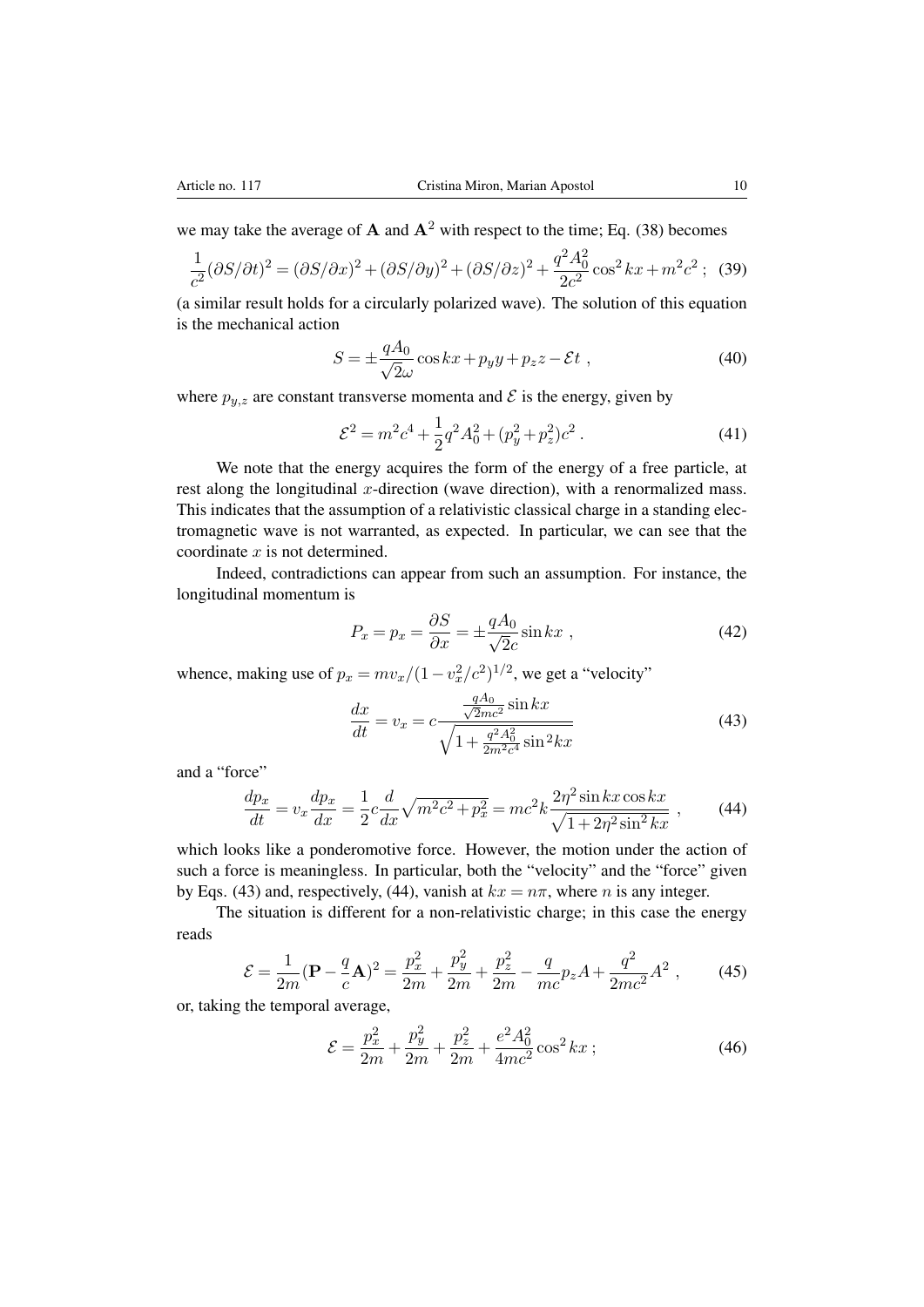we can see that the charge moves in a periodic potential

$$
U(x) = \frac{q^2 A_0^2}{4mc^2} \cos^2 kx ; \qquad (47)
$$

the standing wave acts as an optical lattice for the charge. It follows that the quantummechanical motion of a charge in a standing electromagnetic wave generates energy bands, as it is well known [\[49\]](#page-13-13); and, in addition, a charge may suffer diffraction on a standing wave (Kapitza-Dirac effect [\[50\]](#page-13-14)). The classical motion is confined within the potential wells centered at  $kx = (2n+1)\pi/2$ , according to the potential energy included in the expression of the Hamiltonian given by Eq. [\(46\)](#page-9-2), subject to a ponderomotive force  $mc^2k\eta^2\sin 2kx$ .

### 8. CONCLUDING REMARKS

Finally, it is worthwhile commenting upon the Compton effect in a classical electromagnetic wave. It is instructive at this moment to have an estimation of the (mean) photon density in a laser pulse with moderate intensity  $I = 10^{18}$  w/cm<sup>2</sup>; this intensity corresponds to an electric field of the order  $E_0$   $\simeq$   $\sqrt{4\pi I/c}$   $=$   $10^8$  statvolt/cm (and a similar magnetic field). The energy density is of the order  $w \simeq I/c = 10^{14}$ erg/cm<sup>3</sup>, with a density of photons  $n \approx 10^{25}$  cm<sup>-3</sup> with energy, say,  $\hbar \omega = 1$  eV; the photon flow (flux) is  $cn \simeq 10^{35}/\text{cm}^2$ ·s. Currently, electrons may be injected in an electromagnetic waves to give an electric current of, at most, the order  $\simeq 100$  mA, which corresponds to  $\simeq 10^{17}$  electrons per second (we may admit that such an electric current can be produced experimentally over a cross-sectional area  $1 \text{ cm}^2$ ); it follows that we may have an electron flow  $\simeq 10^{17}/\text{cm}^2$ . S. We may see that electron flow is much weaker than the photon flow. Therefore, we may conclude that the disruption of an electromagnetic wave by electron beams is unlikely and the Compton effect is not likely to disturb appreciably either the electromagnetic wave or the electron dynamics. We may view the Compton scattering in an electromagnetic wave as a statistical-mechanical effect, where the mean free path of the electron is of the order of the mean separation distance between the photons ( $\simeq 10^{-8}$  cm), the Compton cross-section  $\sigma$  is of the order of the square of the classical electromagnetic radius of the electron ( $r_e = e^2/mc^2 \approx 2.8 \times 10^{-13}$  cm), for the radiation wavelength  $\simeq 3 \times 10^{-5}$  cm ( $\hbar \omega = 1$  eV).

In conclusion, we may say that the acceleration of a classical relativistic charge by a traveling high-intensity electromagnetic wave is analyzed here. Such a charge acquires quickly a fast drift motion and becomes ultrarelativistic, moving with energies in the GeV's range; under these circumstances it ceases to radiate and "feels" not anymore the carrying wave. Also, it is shown that a relativistic quantum charge in high-intensity laser radiation (Volkov state) becomes rapidly "localized", such that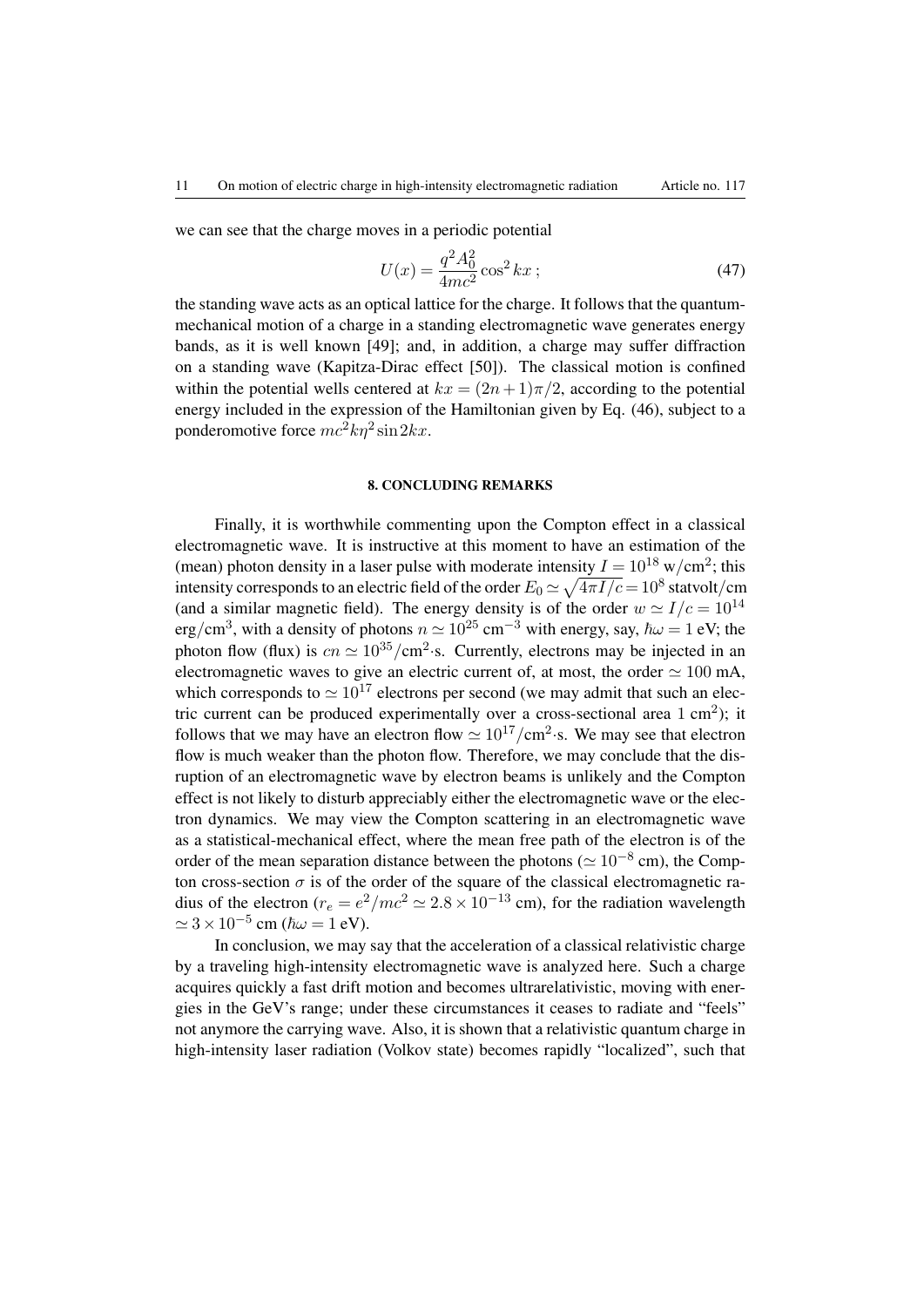a (quasi-) classical treatment is more adequate for many practical purposes. Similarly, it is shown that a charge in a standing electromagnetic wave behaves quantummechanically and non-relativistically. This situation leads to energy bands and charge diffraction on a standing electromagnetic wave (Kapitza-Dirac effect), as it is well known in an optical lattice.

*Acknowledgements.* The authors are indebted to the members of the Laboratory of Theoretical Physics at Magurele-Bucharest for many fruitful discussions. This work has been supported by the Scientific Research Agency of the Romanian Governments through Grants 04-ELI / 2016 (Program 5/5.1/ELI-RO), PN 16 42 01 01 / 2016, PN (ELI) 16 42 01 05 / 2016 and #09370108-2009 / Ph12 / 2014 / ELI-NP.

#### **REFERENCES**

- <span id="page-11-0"></span>1. V. Yanovski, V. Chvykov, G. Kalinchenko, P. Rousseau, T. Planchon, T. Matsuoka, A. Maksimchuk, J. Nees, G. Cheriaux, G. Mourou and K. Krushelnik, "Ultra-high intensity-300-Tw laser at  $0.1Hz$  repetition rate", Opt. Express 16 2109-2114 (2008).
- 2. TPL (Texas Petawatt Laser) http://texaspetawatt.ph.utexas.edu/overview.php (2011).
- 3. Vulcan 10 Pw, http://www.clf.rl.ac.uk/New+Initiatives/ The+Vulcan+10+Petawatt+Project/14684.aspx (2011).
- 4. Astra Gemini, http://www.clf.rl.ac.uk/Science/12258.aspx (2011).
- 5. J. P. Chambaret, P. Georges, G. Cheriaux, G. Rey, C. Le Blanc, P. Audebert, D. Douillet, J. L. Paillard, P. Cavillac, D. Fournet, F. Mathieu and G. Mourou, "The Extreme Light Infrastructure Project ELI and its Prototype APOLLON/ILE: The Associated Laser Bottlenecks", in Frontiers in Optics, Opt. Soc. Am., Washington, p. FMI2, DC (2009) (doi:10.1364/FIO.2009.FMI2).
- 6. PHELIX (Petawatt High-Energy Laser for heavy Ion eXperiments), https://www.gsi.de/work/forschung/appamml/plasmaphysikphelix/phelix.htm (2011).
- 7. ELI (Extreme Light Infrastructure), http://www.eli-beams.eu/(2011).
- <span id="page-11-1"></span>8. A. V. Korzhimanov, A. A. Gonoskov, E. A. Khazanov and A. M. Sergeev, "Horizons of petawatt laser technology", Phys. Usp. 54 9-28 (2011).
- <span id="page-11-2"></span>9. Y. I. Salamin, S. X. Hu, K. Z. Hatsagortsyan and C. H. Keitel, "Relativistic high-power laser-matter interaction", Phys. Reps. 427 41-155 (2006).
- <span id="page-11-3"></span>10. A. Di Piazza, C. Muller, K. Z. Hatsagortsyan and C. H. Keitel, "Extremely high-intensity laser interactions with fundamental quantum systems", Revs. Mod. Phys. 84 1177- 1228 (2012).
- <span id="page-11-4"></span>11. C. E. Clayton, J. E. Ralph, F. Albert, R. A. Fonseca, S. H. Glenzer, C. Joshi, W. Lu, K. A. Marsh, S. F. Martins, W. B. Mori, A. Pak, F. S. Tsung, B. B. Pollock, J. S. Ross, L. O. Silva and D. H. Froula, "Self-guided laser wakefield acceleration beyond  $1GeV$  using ionization induced injection", Phys. Rev. Lett. 105 105003 (2010).
- 12. V. Malka, "Laser plasma accelerators", Phys. Plasmas 19 055501 (2012).
- <span id="page-11-5"></span>13. D. Haberberger, S. Tochitsky, F. Fiuza, C. Gong, R. A. Fonseca, L. O. Silva, W. B. Mori and C. Joshi, "Collisionless shocks in laser-produced plasma generate monoenergetic high-energy proton beams", Nature Phys. 8 95-99 (2012).
- <span id="page-11-6"></span>14. D. L. Burke, R. C. Field, G. Horton-Smith, J. E. Spencer, D. Walz, S. C. Berridge, W. M. Bugg, K. Shmakov, A. W. Weidemann, C. Bula, K. T. McDonald, E. J. Prebys, C. Bamber, S. G. Boege, T. Koffas, T. Kotseroglou, A. C. Melissinos, D. D. Meyerhofer, D. A. Reiss and W. Ragg, "Positron production in multiphoton light-by-light scattering", Phys. Rev. Lett. 79, 1626-1629 (1997).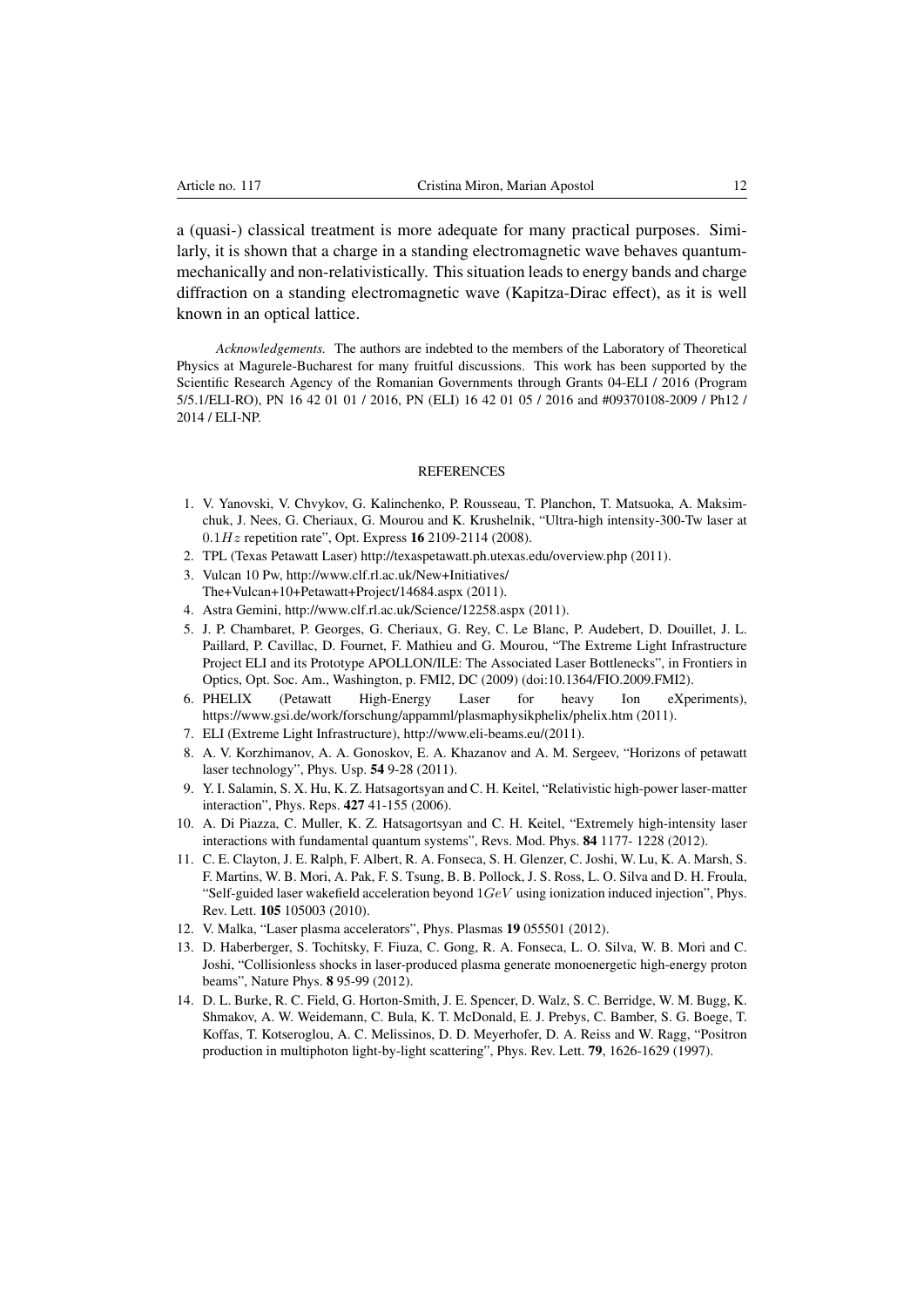- 15. C. Bamber, S. J. Boege, T. Koffas, T. Kotseroglou, A. C. Melissinos, D. D. Meyerhofer, D. A. Reiss and W. Ragg, C. Bula, K. T. McDonald, E. J. Prebys, D. L. Burke, R. C. Field, G. Horton-Smith, J. E. Spencer, D. Walz, S. C. Berridge, W. M. Bugg, K. Shmakov, A. W. Weidemann, "Studies of nonlinear QED in collisions of  $46.6GeV$  electrons with intense laser pulses", Phys. Rev. D60 092004 (1999).
- 16. M. Marklund and P. K. Shukla, "Nonlinear collective effects in photon-photon and photon-plasma interactions", Revs. Mod. Phys. 78 591-640 (2006).
- 17. Y. I. Salamin, "Electron acceleration from rest in vacuum by an axicon gaussian laser beam", Phys. Rev. A73 043402 (2006).
- <span id="page-12-0"></span>18. M. Marklund, "Fundamental optical physics: probing the quantum vacuum", Nature Photon. 4 72-74 (2010).
- <span id="page-12-1"></span>19. F. Ehlotzky, K. Krajewska and J. Z. Kaminski, "Fundamental processes of quantum electrodynamics in laser fields of relativistic power", Reps. Progr. Phys. 72b, 046401 (2009).
- 20. J. H. Eberly, "Interaction of very intense light with free electrons", in Progr. Opt., ed. E. Wolf, 7, 359-415, NH, Amsterdam (1969).
- 21. W. J. Brown, S. G. Anderson, C. P. J. Barty, S. M. Betts, R. Booth, J. K. Crane, R. R. Cross, D. N. Fittinghoff, D. J. Gibson, F. V. Hartemann, E. P. Hartouni, J. Kuba, G. P. Le Sage, D. R. Slaughter, A. M. Tremaine, A. J. Wootton, P. T. Springer and J. B. Rosenzweig, "Experimental characterization of an ultrafast Thomson scattering x-ray source with three-dimensional time and frequency-domain analysis", Phys. Rev. ST Accel. Beams 7 060702 (2004).
- <span id="page-12-2"></span>22. C. T. L. Smeenk, L. Arissian, B. Zhou, A. Mysyrowicz, D. M. Villeneuve, A. Staudte and P. B. Corkum, "Partitioning of the linear photon momentum in multiphoton ionization", Phys. Rev. Lett. 106 193002 (2011).
- <span id="page-12-3"></span>23. L. Landau and E. Lifshitz, *Course of Theoretical Physics*, vol. 2, *The Classical Theory of Fields*, Elsevier (2004).
- <span id="page-12-4"></span>24. T. W. B. Kibble, "Mutual refraction of electrons and photons", Phys. Rev. 150 1060-1069 (1966).
- <span id="page-12-5"></span>25. H. K. Avetissian, *Relativistic Nonlinear Electrodynamics. Interaction of Charged Particles with Strong and Super Strong Laser Fields*, Springer Series in Optical Sciences 120, ed. W. T. Rhodes, Springer, NY (2006).
- <span id="page-12-6"></span>26. Y. I. Salamin and F. H. M. Faisal, "Harmonic generation by superintense light scattering from relativistic electrons", Phys. Rev. A54 4383-4395 (1996).
- <span id="page-12-7"></span>27. Y. I. Salamin and F. H. M. Faisal, "Harmonic generation by scattering circularly polarized light of arbitrary intensity from free electrons of arbitrary initial velocity", Phys. Rev. A55 3964-3967 (1997).
- <span id="page-12-8"></span>28. E. S. Sarachik and G. T. Scappert, "Classical theory of the scattering of intense laser radiation by free electrons", Phys. Rev D1 2738-2753 (1970).
- <span id="page-12-9"></span>29. Y. I. Salamin and C. H. Keitel, "Electron acceleration by a tightly focused laser beam", Phys. Rev. Lett. 88 095005 (2002).
- <span id="page-12-10"></span>30. M. Apostol, "Propagation of electromagnetic pulses through the surface of dispersive bodies", Roum. J. Phys. 58 1298-1318 (2013).
- <span id="page-12-11"></span>31. M. Apostol and M. Ganciu, "Polaritonic pulse and coherent X- and gamma rays from Compton (Thomson) backscattering", J. Appl. Phys. 109 013307 (2011).
- <span id="page-12-12"></span>32. A. di Piazza, "Exact solution of the Landau-Lifshitz equation in a plane wave", Lett. Math.Phys. 83 305-313 (2008).
- <span id="page-12-13"></span>33. J.-X. Li, K. Z. Hatsagortsyan, B. J. Galow and C. H. Keitel, "Attosecond gamma-ray pulses *via* non-linear Compton scattering in the radiation-dominated regime", Phys. Rev. Lett. 115 204801 (2015).